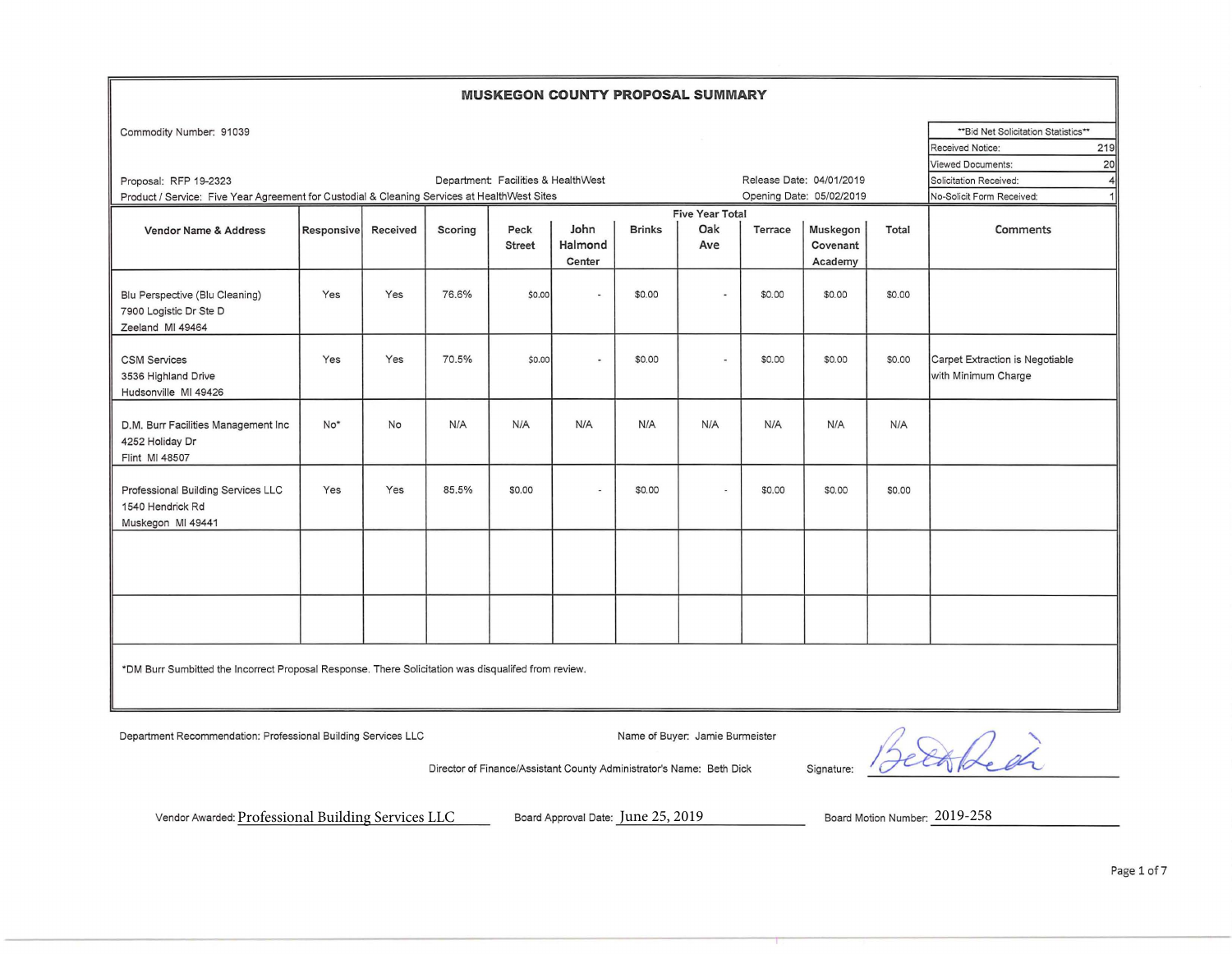|                                                                                              |             |                                     | <b>MUSKEGON COUNTY PROPOSAL SUMMARY</b> |                          |                          |                                      |     |
|----------------------------------------------------------------------------------------------|-------------|-------------------------------------|-----------------------------------------|--------------------------|--------------------------|--------------------------------------|-----|
| Commodity Number: 91039                                                                      |             |                                     |                                         |                          |                          | ** Bid Net Solicitation Statistics** |     |
|                                                                                              |             |                                     |                                         |                          |                          | Received Notice:                     | 219 |
|                                                                                              |             |                                     |                                         |                          |                          | Viewed Documents:                    | 20  |
| Proposal: RFP 19-2323                                                                        |             | Department: Facilities & HealthWest |                                         | Release Date: 04/01/2019 | Solicitation Received:   | $\overline{4}$                       |     |
| Product / Service: Five Year Agreement for Custodial & Cleaning Services at HealthWest Sites |             |                                     |                                         |                          | Opening Date: 05/02/2019 | No-Solicit Form Received:            |     |
|                                                                                              |             |                                     |                                         | Year 1                   |                          |                                      |     |
| Vendor Name & Address                                                                        | Peck Street | John Halmond<br>Center              | <b>Brinks</b>                           | Oak Ave                  | <b>Terrace Plaza</b>     | <b>Muskegon Covenant</b><br>Academy  |     |
| Blu Perspective (Blu Cleaning)<br>7900 Logistic Dr Ste D<br>Zeeland MI 49464                 | \$16,400.04 | \$52,734.00                         | \$25,236.00                             | \$31,860,00              | \$10,980.00              | \$11,924.04                          |     |
| <b>CSM Services</b><br>3536 Highland Drive<br>Hudsonville MI 49426                           | \$7,800.00  | \$66,492.00                         | \$36,252.00                             | \$27,300.00              | \$4,836.00               | \$9,756.00                           |     |
| D.M. Burr Facilities Management Inc<br>4252 Holiday Dr<br>Flint MI 48507                     | N/A         | N/A                                 | N/A                                     | N/A                      | N/A                      | N/A                                  |     |
| Professional Building Services LLC<br>1540 Hendrick Rd<br>Muskegon MI 49441                  | \$5,988.00  | \$35,640.00                         | \$9,540.00                              | \$16,596.00              | \$7,800.00               | \$6,480.00                           |     |
|                                                                                              |             |                                     |                                         |                          |                          |                                      |     |
|                                                                                              |             |                                     |                                         |                          |                          |                                      |     |
|                                                                                              |             |                                     |                                         |                          |                          |                                      |     |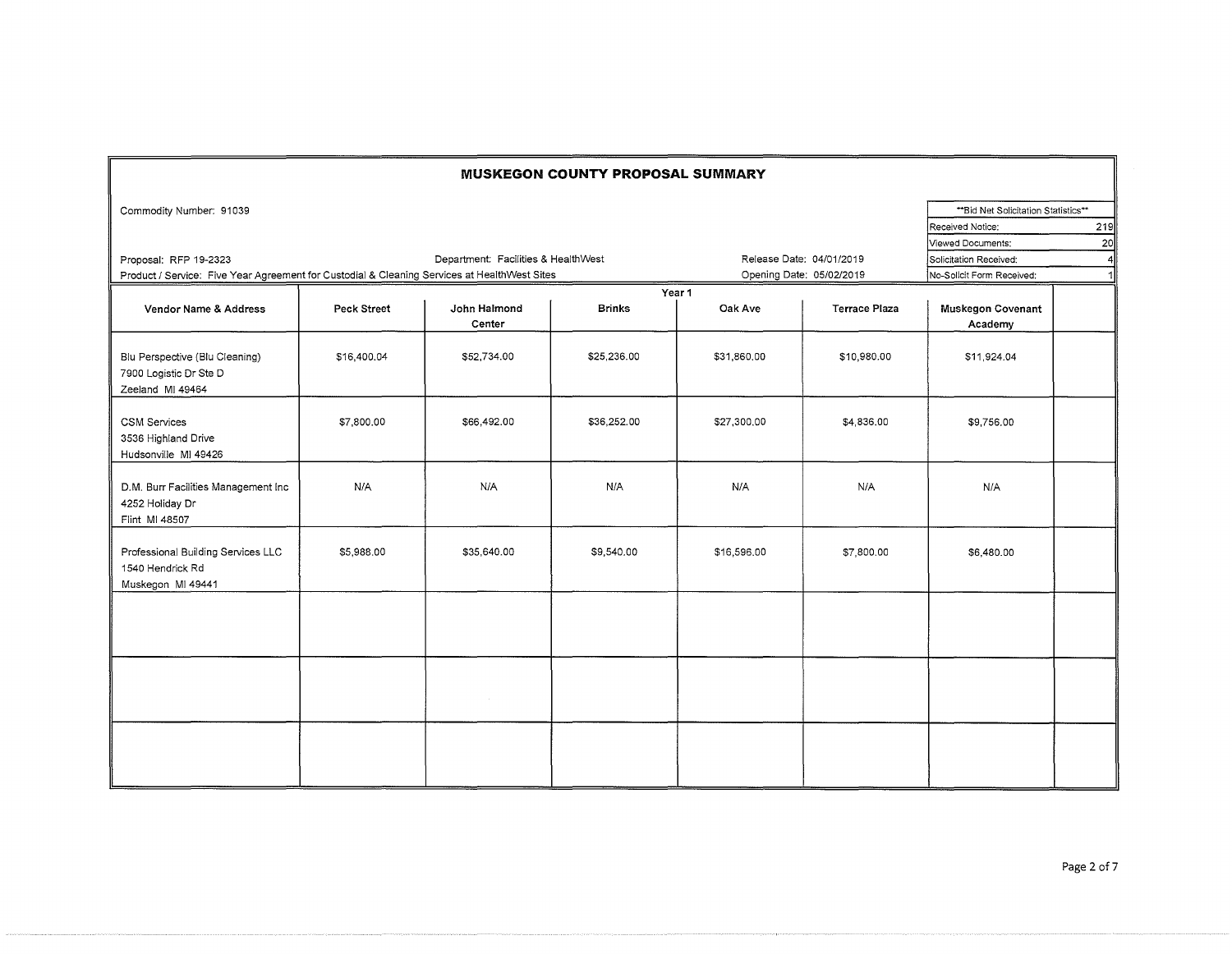|                                                                                              |             |                                     | <b>MUSKEGON COUNTY PROPOSAL SUMMARY</b> |             |                          |                                      |             |  |  |
|----------------------------------------------------------------------------------------------|-------------|-------------------------------------|-----------------------------------------|-------------|--------------------------|--------------------------------------|-------------|--|--|
| Commodity Number: 91039                                                                      |             |                                     |                                         |             |                          | ** Bid Net Solicitation Statistics** |             |  |  |
|                                                                                              |             |                                     |                                         |             |                          | Received Notice:                     | 219         |  |  |
|                                                                                              |             |                                     |                                         |             |                          | Viewed Documents:                    | 20          |  |  |
| Proposal: RFP 19-2323                                                                        |             | Department: Facilities & HealthWest | Release Date: 04/01/2019                |             | Solicitation Received:   | 4                                    |             |  |  |
| Product / Service: Five Year Agreement for Custodial & Cleaning Services at HealthWest Sites |             |                                     |                                         |             | Opening Date: 05/02/2019 | No-Solicit Form Received:            | $\mathbf 1$ |  |  |
| Year 2                                                                                       |             |                                     |                                         |             |                          |                                      |             |  |  |
| Vendor Name & Address                                                                        | Peck Street | John Halmond<br>Center              | <b>Brinks</b>                           | Oak Ave     | <b>Terrace Plaza</b>     | <b>Muskegon Covenant</b><br>Academy  |             |  |  |
| Blu Perspective (Blu Cleaning)<br>7900 Logistic Dr Ste D<br>Zeeland MI 49464                 | \$16,400.04 | \$52,734.00                         | \$25,236.00                             | \$31,860.00 | \$10,980.00              | \$11,924.04                          |             |  |  |
| <b>CSM Services</b><br>3536 Highland Drive<br>Hudsonville MI 49426                           | \$7,800.00  | \$66,492.00                         | \$36,252.00                             | \$27,300.00 | \$4,836.00               | \$9,756.00                           |             |  |  |
| D.M. Burr Facilities Management Inc<br>4252 Holiday Dr<br>Flint MI 48507                     | N/A         | N/A                                 | N/A                                     | N/A         | N/A                      | N/A                                  |             |  |  |
| Professional Building Services LLC<br>1540 Hendrick Rd<br>Muskegon MI 49441                  | \$5,988.00  | \$35,640.00                         | \$9,540.00                              | \$16,596.00 | \$7,800.00               | \$6,480.00                           |             |  |  |
|                                                                                              |             |                                     |                                         |             |                          |                                      |             |  |  |
|                                                                                              |             |                                     |                                         |             |                          |                                      |             |  |  |
|                                                                                              |             |                                     |                                         |             |                          |                                      |             |  |  |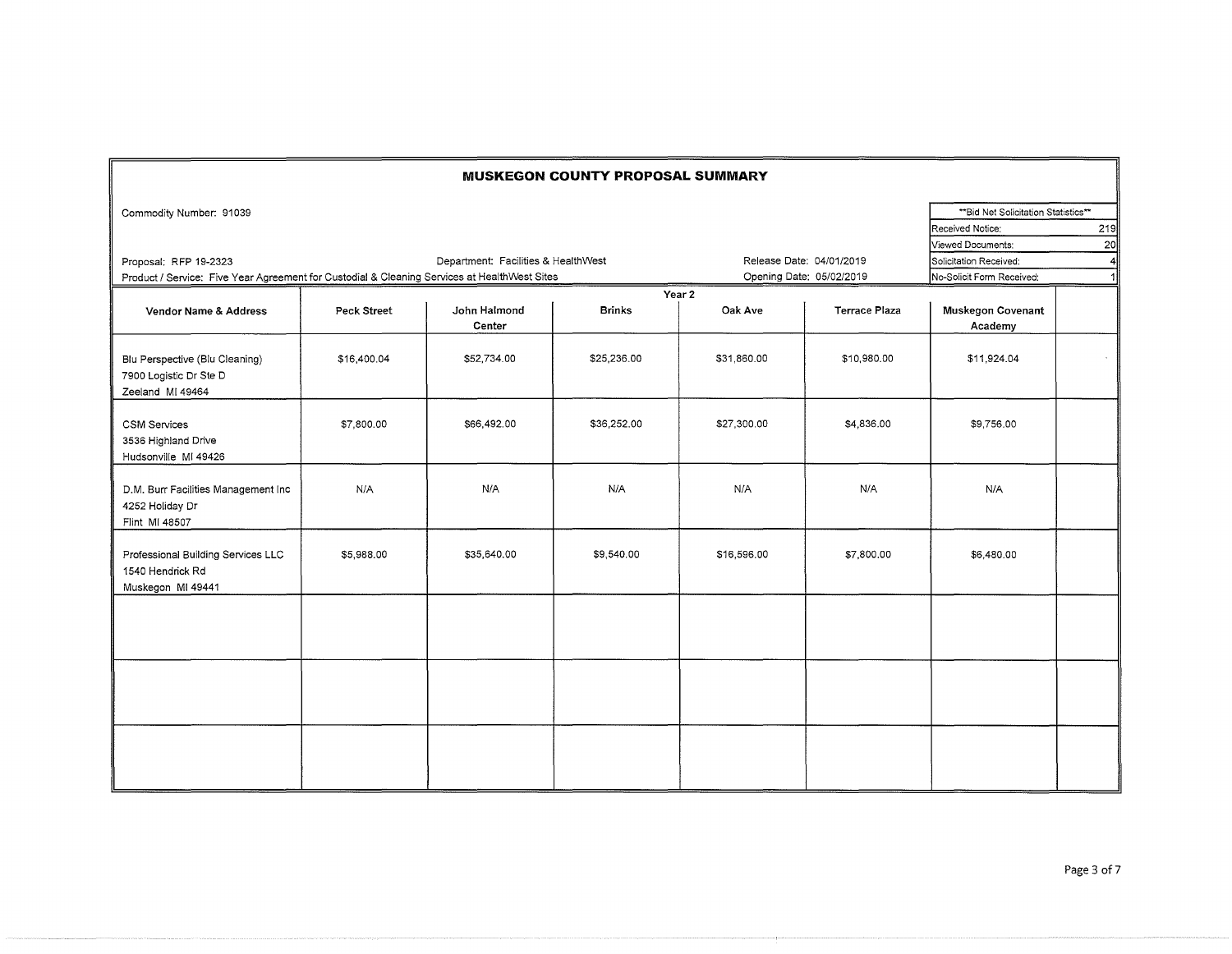|                                                                                              |             |                                     | <b>MUSKEGON COUNTY PROPOSAL SUMMARY</b> |                          |                          |                                      |     |
|----------------------------------------------------------------------------------------------|-------------|-------------------------------------|-----------------------------------------|--------------------------|--------------------------|--------------------------------------|-----|
| Commodity Number: 91039                                                                      |             |                                     |                                         |                          |                          | ** Bid Net Solicitation Statistics** |     |
|                                                                                              |             |                                     |                                         |                          |                          | Received Notice:                     | 219 |
|                                                                                              |             |                                     |                                         |                          |                          | Viewed Documents:                    | 20  |
| Proposal: RFP 19-2323                                                                        |             | Department: Facilities & HealthWest |                                         | Release Date: 04/01/2019 | Solicitation Received:   |                                      |     |
| Product / Service: Five Year Agreement for Custodial & Cleaning Services at HealthWest Sites |             |                                     |                                         |                          | Opening Date: 05/02/2019 | No-Solicit Form Received:            | 1   |
|                                                                                              |             |                                     |                                         | Year 3                   |                          |                                      |     |
| Vendor Name & Address                                                                        | Peck Street | John Halmond<br>Center              | <b>Brinks</b>                           | Oak Ave                  | <b>Terrace Plaza</b>     | Muskegon Covenant<br>Academy         |     |
| Blu Perspective (Blu Cleaning)<br>7900 Logistic Dr Ste D<br>Zeeland MI 49464                 | \$16,892.04 | \$54,316.08                         | \$25,993,08                             | \$32,815.80              | \$11,309.40              | \$12,281.76                          |     |
| <b>CSM Services</b><br>3536 Highland Drive<br>Hudsonville MI 49426                           | \$7,800.00  | \$66,492.00                         | \$36,252.00                             | \$27,300.00              | \$4,836.00               | \$9,756.00                           |     |
| D.M. Burr Facilities Management Inc<br>4252 Holiday Dr<br>Flint MI 48507                     | N/A         | N/A                                 | N/A                                     | N/A                      | N/A                      | N/A                                  |     |
| Professional Building Services LLC<br>1540 Hendrick Rd<br>Muskegon MI 49441                  | \$5,988.00  | \$35,640.00                         | \$9,540.00                              | \$16,596.00              | \$7,800.00               | \$6,480.00                           |     |
| $\sim$                                                                                       |             |                                     |                                         |                          |                          |                                      |     |
|                                                                                              |             |                                     |                                         |                          |                          |                                      |     |
|                                                                                              |             |                                     |                                         |                          |                          |                                      |     |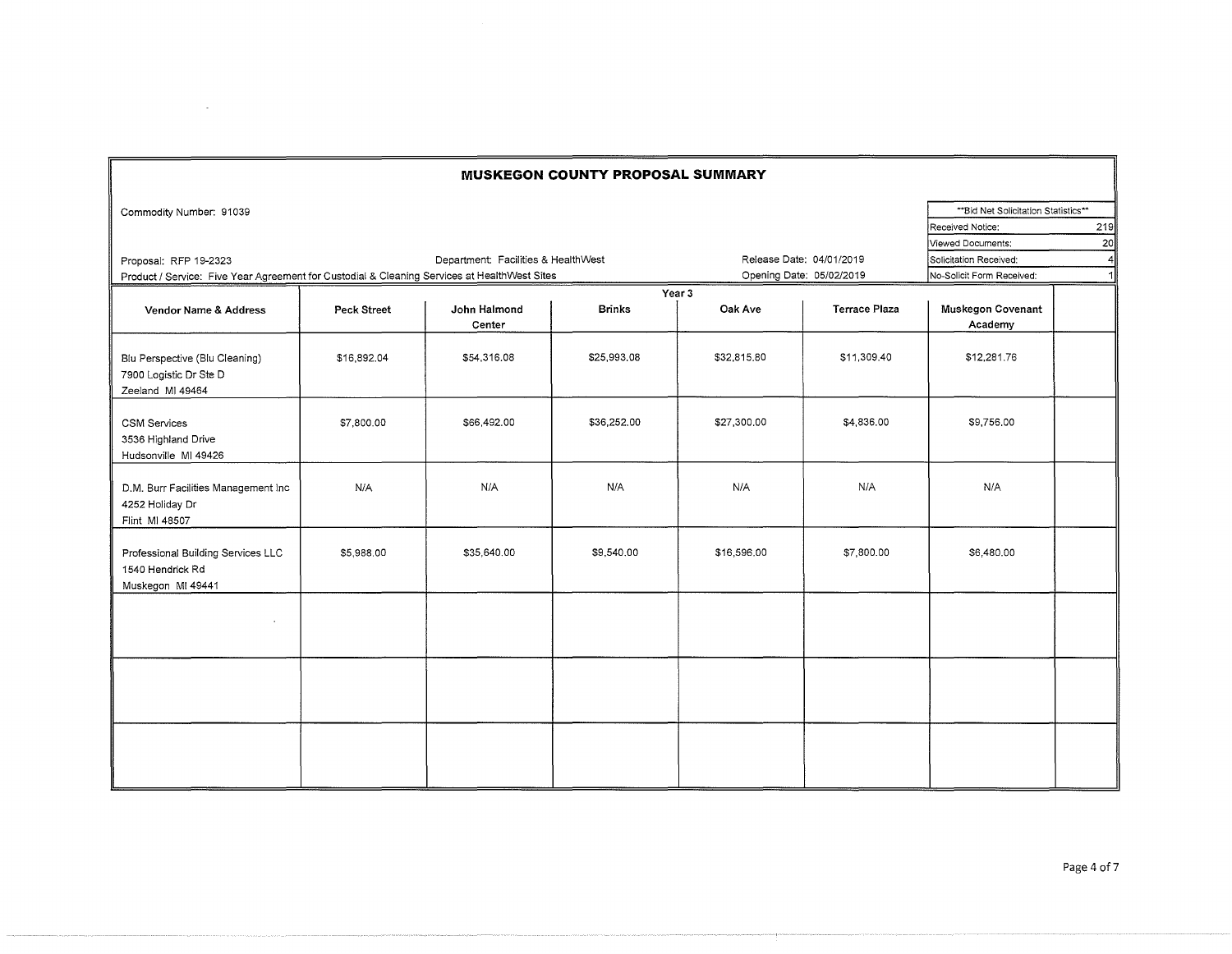| <b>MUSKEGON COUNTY PROPOSAL SUMMARY</b>                                                      |                    |                                     |               |               |                      |                                      |     |  |  |
|----------------------------------------------------------------------------------------------|--------------------|-------------------------------------|---------------|---------------|----------------------|--------------------------------------|-----|--|--|
| Commodity Number: 91039                                                                      |                    |                                     |               |               |                      | ** Bid Net Solicitation Statistics** |     |  |  |
|                                                                                              |                    |                                     |               |               |                      | Received Notice:                     | 219 |  |  |
|                                                                                              |                    |                                     |               |               |                      | Viewed Documents:                    | 20  |  |  |
| Proposal: RFP 19-2323                                                                        |                    | Department: Facilities & HealthWest |               | Release Date: |                      | Solicitation Received:               | 41  |  |  |
| Product / Service: Five Year Agreement for Custodial & Cleaning Services at HealthWest Sites |                    |                                     |               | Opening Date: |                      | No-Solicit Form Received:            | 1   |  |  |
|                                                                                              |                    |                                     |               | Year 4        |                      |                                      |     |  |  |
| Vendor Name & Address                                                                        | <b>Peck Street</b> | John Halmond<br>Center              | <b>Brinks</b> | Oak Ave       | <b>Terrace Plaza</b> | <b>Muskegon Covenant</b><br>Academy  |     |  |  |
| Blu Perspective (Blu Cleaning)<br>7900 Logistic Dr Ste D<br>Zeeland MI 49464                 | \$17,398.80        | \$55,945.56                         | \$26,772.96   | \$33,800.28   | \$11,648.76          | \$12,650.28                          |     |  |  |
| <b>CSM Services</b><br>3536 Highland Drive<br>Hudsonville MI 49426                           | \$7,956.00         | \$67,824.00                         | \$36,972.00   | \$27,840.00   | \$4,932.00           | \$9,948.00                           |     |  |  |
| D.M. Burr Facilities Management Inc<br>4252 Holiday Dr<br>Flint MI 48507                     | N/A                | N/A                                 | N/A           | N/A           | N/A                  | N/A                                  |     |  |  |
| Professional Building Services LLC<br>1540 Hendrick Rd<br>Muskegon MI 49441                  | \$5,988.00         | \$35,640.00                         | \$9,540.00    | \$16,596.00   | \$7,800.00           | \$6,480.00                           |     |  |  |
|                                                                                              |                    |                                     |               |               |                      |                                      |     |  |  |
|                                                                                              |                    |                                     |               |               |                      |                                      |     |  |  |
|                                                                                              |                    |                                     |               |               |                      |                                      |     |  |  |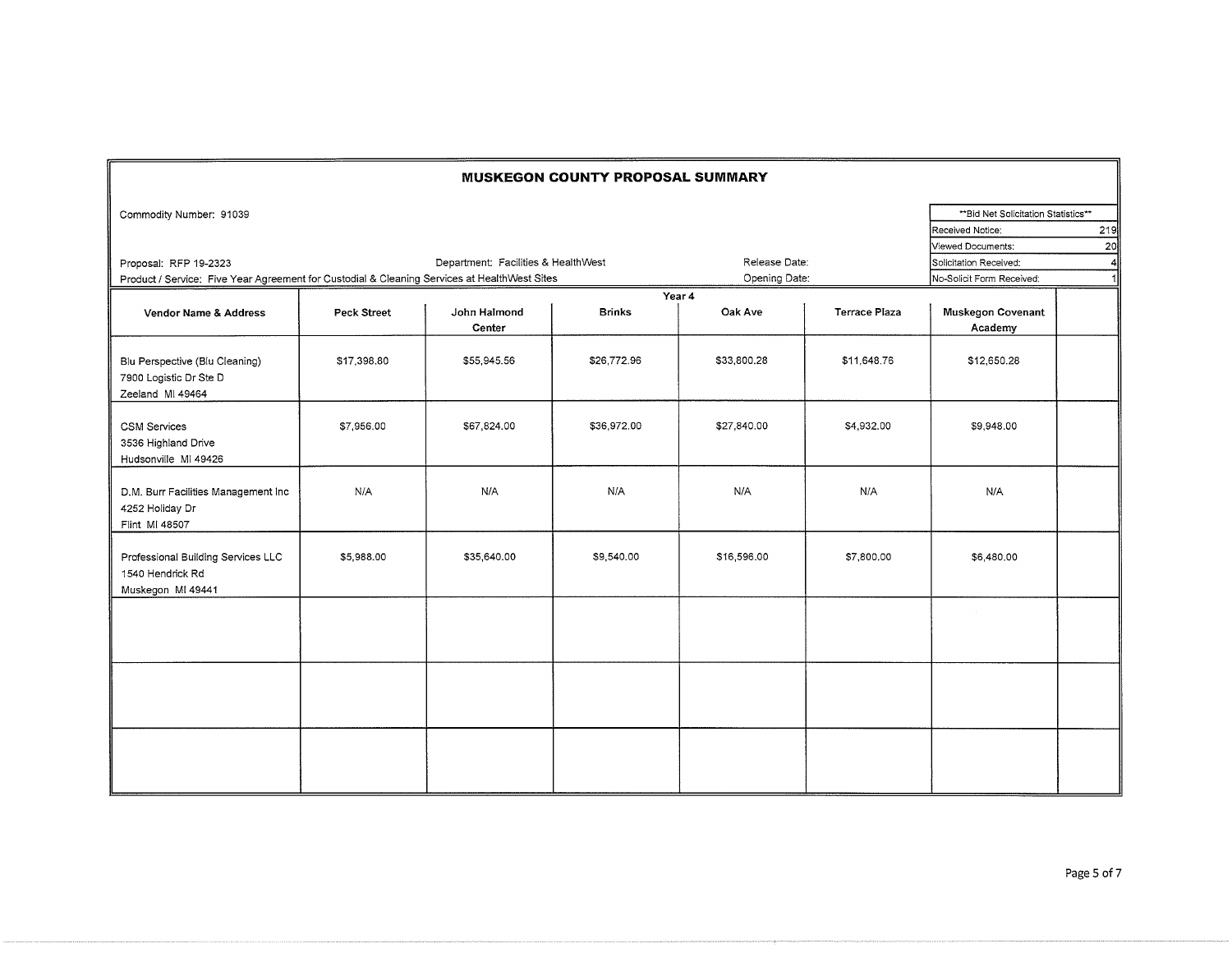| <b>MUSKEGON COUNTY PROPOSAL SUMMARY</b>                                                      |             |                                     |               |               |                        |                                    |              |  |
|----------------------------------------------------------------------------------------------|-------------|-------------------------------------|---------------|---------------|------------------------|------------------------------------|--------------|--|
| Commodity Number: 91039                                                                      |             |                                     |               |               |                        | "Bid Net Solicitation Statistics"* |              |  |
|                                                                                              |             |                                     |               |               |                        | Received Notice:                   | 219          |  |
|                                                                                              |             |                                     |               |               |                        | Viewed Documents:                  | 20           |  |
| Proposal: RFP 19-2323                                                                        |             | Department: Facilities & HealthWest | Release Date: |               | Solicitation Received: | $\overline{4}$                     |              |  |
| Product / Service: Five Year Agreement for Custodial & Cleaning Services at HealthWest Sites |             |                                     |               | Opening Date: |                        | No-Solicit Form Received:          | $\mathbf{1}$ |  |
|                                                                                              |             |                                     |               | Year 5        |                        |                                    |              |  |
| Vendor Name & Address                                                                        | Peck Street | John Halmond<br>Center              | <b>Brinks</b> | Oak Ave       | <b>Terrace Plaza</b>   | Muskegon Covenant<br>Academy       |              |  |
| Blu Perspective (Blu Cleaning)<br>7900 Logistic Dr Ste D<br>Zeeland MI 49464                 | \$17,920.80 | \$57,624.00                         | \$27,576.24   | \$34,814.28   | \$11,998.32            | \$13,029.84                        |              |  |
| <b>CSM Services</b><br>3536 Highland Drive<br>Hudsonville MI 49426                           | \$8,112.00  | \$69,180.00                         | \$37,716.00   | \$2,832.00    | \$5,028.00             | \$10,152.00                        |              |  |
| D.M. Burr Facilities Management Inc<br>4252 Holiday Dr<br>Flint MI 48507                     | N/A         | N/A                                 | N/A           | N/A           | N/A                    | N/A                                |              |  |
| Professional Building Services LLC<br>1540 Hendrick Rd<br>Muskegon MI 49441                  | \$5,988.00  | \$35,640.00                         | \$9,540.00    | \$16,596.00   | \$7,800.00             | \$6,480.00                         |              |  |
|                                                                                              |             |                                     |               |               |                        |                                    |              |  |
|                                                                                              |             |                                     |               |               |                        |                                    |              |  |
|                                                                                              |             |                                     |               |               |                        |                                    |              |  |